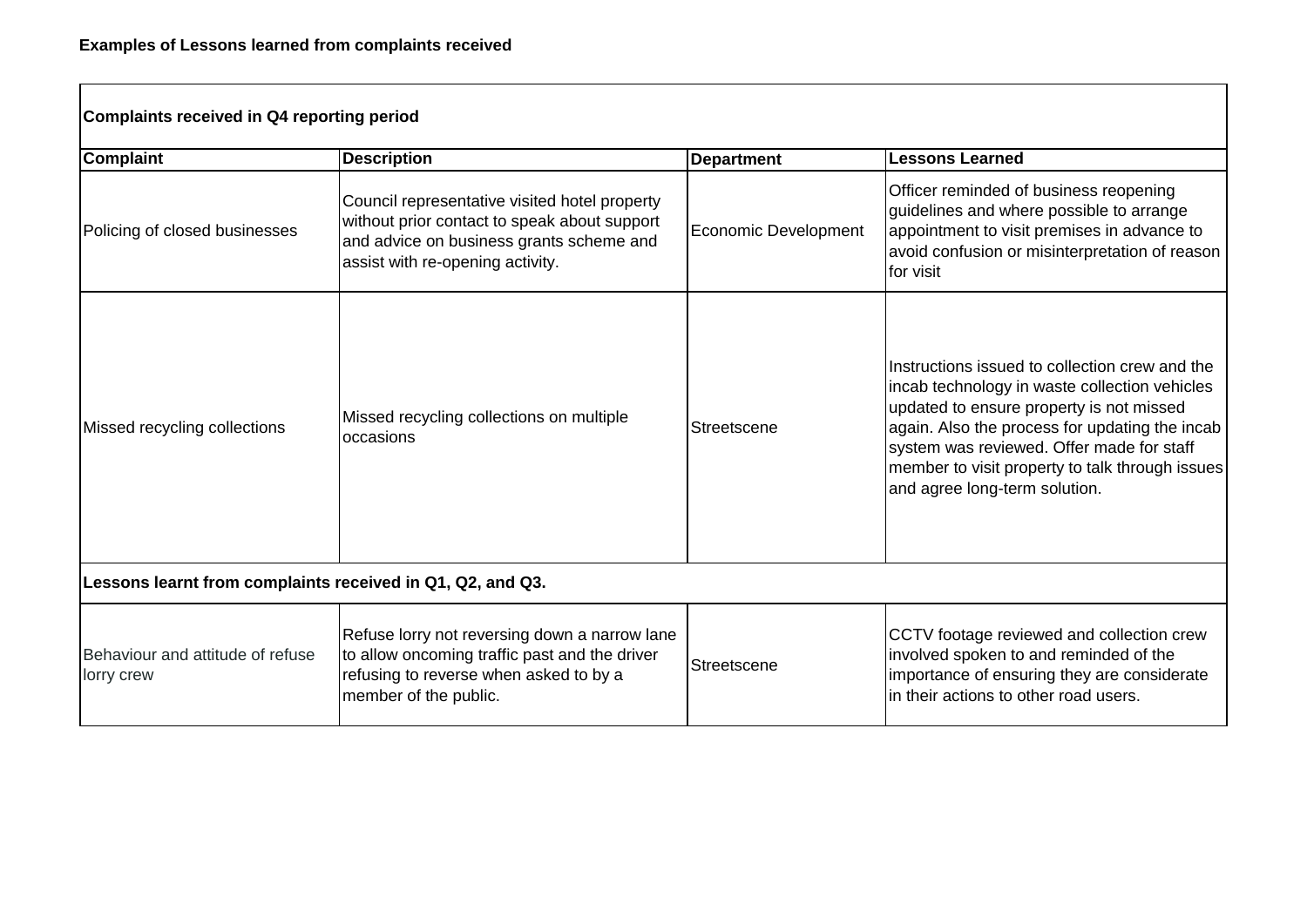| <b>Complaint</b>                                                | <b>Description</b>                                                                                                                                                                                                                                               | <b>Department</b>                          | <b>Lessons Learned</b>                                                                                                                                                                                                                                                                                                                                                                                                                                                                             |
|-----------------------------------------------------------------|------------------------------------------------------------------------------------------------------------------------------------------------------------------------------------------------------------------------------------------------------------------|--------------------------------------------|----------------------------------------------------------------------------------------------------------------------------------------------------------------------------------------------------------------------------------------------------------------------------------------------------------------------------------------------------------------------------------------------------------------------------------------------------------------------------------------------------|
| Behaviour of enforcement agents                                 | Allegations of aggressive behaviour from the<br>enforcement agent working on behalf of the<br>council to seek debt repayment.                                                                                                                                    | <b>Revenues and Benefits</b>               | Allegations taken up with the enforcement<br>agent to ensure high standards of customer<br>service achieved. Offer made to customer to<br>create a repayment plan to pay off the<br>outstanding debt. Directed to information on<br>the Council Tax Support Scheme and the<br>Exceptional Hardship schemes run by the<br>council, and signposted to the Citizen's<br>Advice Bureau. Following this complaint,<br>information available to the public via the<br>council website was also reviewed. |
| Lack of planning enforcement<br>activity                        | Following reporting to the council a breach of a<br>planning condition, following alleged activity<br>and associated noise on site in breach of<br>specified working times, no acknowledgement<br>was received.                                                  | Planning and Regulatory<br><b>Services</b> | Process review for acknowledging receipt of<br>enforcement complaints undertaken.<br>Investigations into the alleged breaches had<br>been undertaken, and a site visit made to<br>reinforce this to the developers and reiterate<br>the agreed conditions.                                                                                                                                                                                                                                         |
| Non-compliance of hairdressers<br>with the Covid-19 regulations | Businesses not abiding by Guidance issued by<br>central government in relation to the use of<br>Personal Protective Equipment (PPE) in<br>relation to providers of 'close contact' services<br>and perceived lack of action from the council to<br>rectify this. | <b>Environmental Health</b>                | No formal enforcement action could be taken<br>at the time of the complaint as the guidance<br>issued by Government had not been passed<br>into law. Following receipt of the complaint,<br>further site visits were conducted to reassure<br>the complainant.                                                                                                                                                                                                                                     |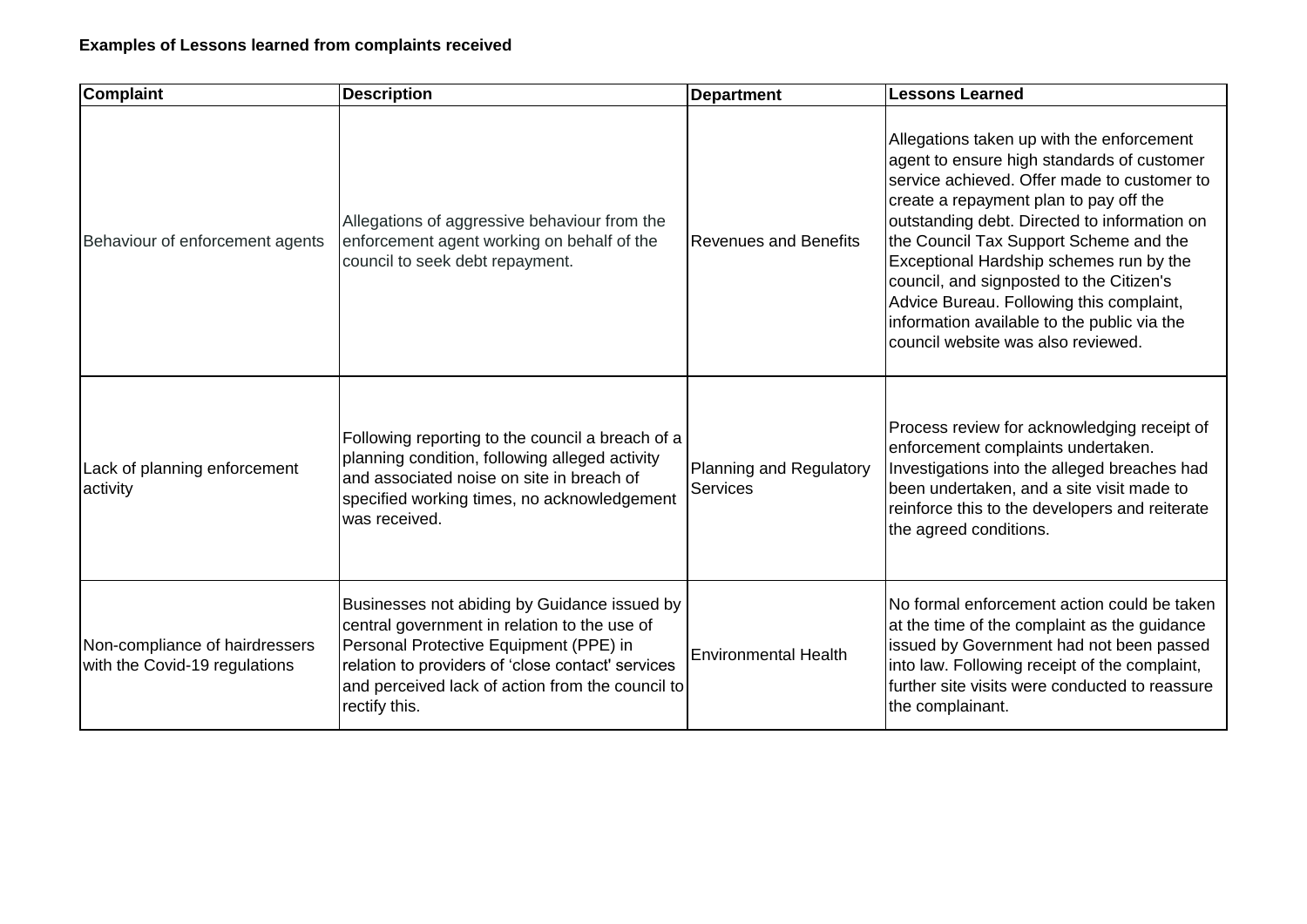| <b>Complaint</b>                                                                                                                | <b>Description</b>                                                                                                                              | <b>Department</b>           | <b>Lessons Learned</b>                                                                                                                                                                                                                                                                                                                                                                                                                                                                                             |
|---------------------------------------------------------------------------------------------------------------------------------|-------------------------------------------------------------------------------------------------------------------------------------------------|-----------------------------|--------------------------------------------------------------------------------------------------------------------------------------------------------------------------------------------------------------------------------------------------------------------------------------------------------------------------------------------------------------------------------------------------------------------------------------------------------------------------------------------------------------------|
| Closure of public toilets                                                                                                       | Frustration with the closure of the public toilets Community Team                                                                               |                             | Explanation that we are trying to strike a<br>delicate balance for our citizens, as some<br>people are asking us to keep amenities<br>closed and others are asking us to open our<br>amenities. As a result of feedback received,<br>we have begun to open toilets on market<br>days, as this has been a way we can ensure<br>the health and safety of our citizens and<br>visitors. Assurance given that the feedback<br>has been taken onboard as part of ongoing<br>risk assessments of the public conveniences |
| Licence for funfair                                                                                                             | Questioned why a licence had been given for a<br>funfair to take place with the restrictions on<br>meeting in groups and social distancing.     | <b>Environmental Health</b> | Complainant informed that the travelling fun<br>fair did not require a licence to operate and<br>did not receive any type of licence or<br>endorsement from Ryedale District Council.<br>Events of this nature are not strictly prohibited<br>at this moment in time by any Coronavirus<br>Restriction Regulations and can go ahead<br>provided they are conducted in a COVID-19<br>secure way.                                                                                                                    |
| Lack of contact from Ryedale<br>District Council before the closure<br>of the last round of the Collective<br>Switching auction | Resident did not receive notification to register<br>for the latest collective switching auction<br>despite being involved in previous auctions | Housing                     | Apology given for any distress caused.<br>Choices 4 Energy to notify resident of future<br>auctions                                                                                                                                                                                                                                                                                                                                                                                                                |